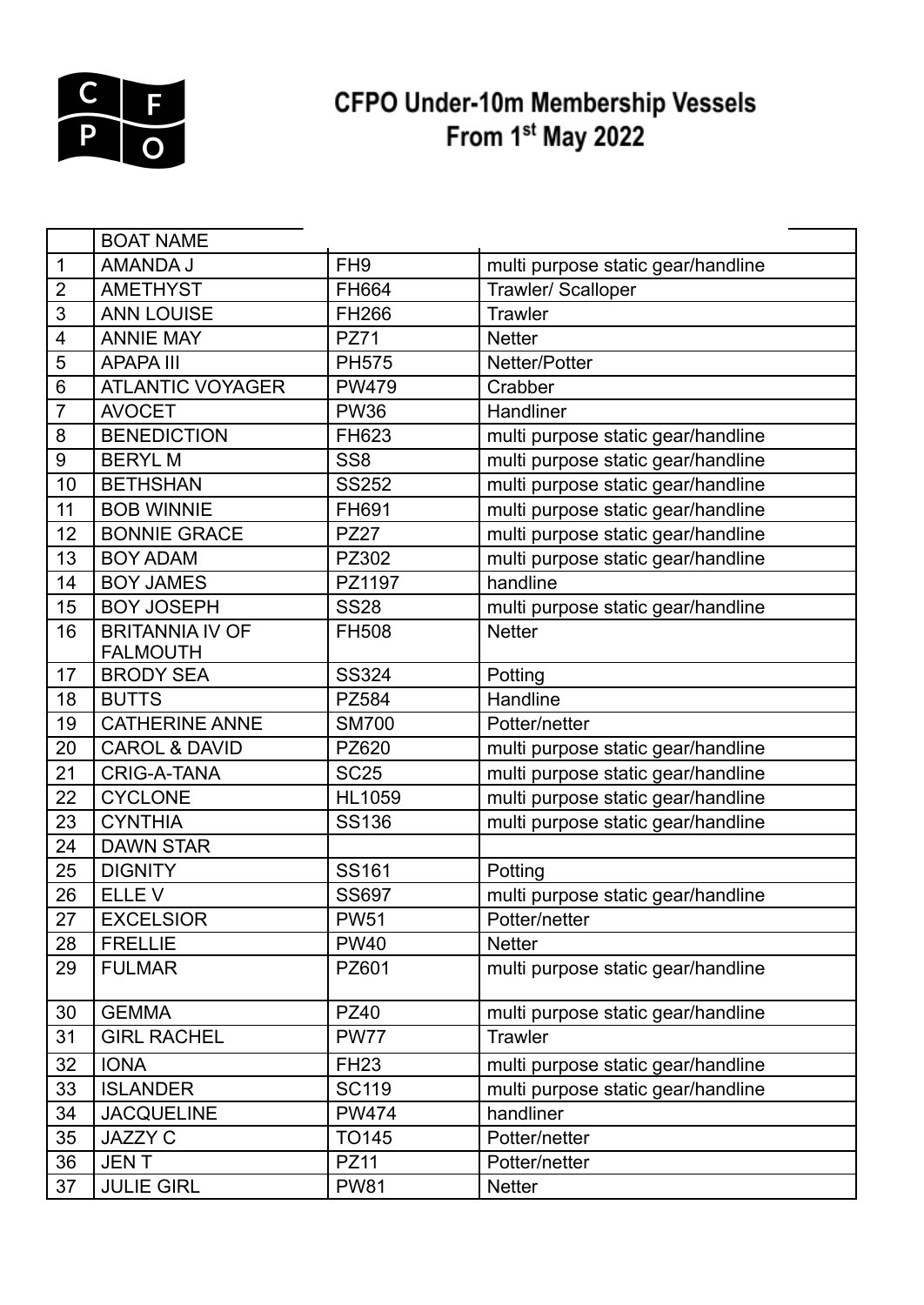| 38 | <b>KENDORE</b>           | TQ5 9JZ         | <b>Trawler</b>                     |
|----|--------------------------|-----------------|------------------------------------|
| 39 | <b>KERRIE MARIE</b>      | <b>NN795</b>    | <b>Netter</b>                      |
| 40 | <b>KINDLY LIGHT D</b>    | <b>BK524</b>    | multi purpose static gear/handline |
| 41 | <b>LADY LYNNE</b>        | <b>RX50</b>     | <b>Trawler</b>                     |
| 42 | <b>LIKELY LAD</b>        | <b>WH324</b>    | <b>Netter</b>                      |
| 43 | <b>LISA MARIE</b>        | <b>PW11</b>     | Crabbing and netting               |
| 44 | <b>LOWENDER</b>          | SC <sub>4</sub> | multi purpose static gear/handline |
| 45 | <b>LOYAL FRIEND</b>      | <b>PW12</b>     | Potter/netter                      |
| 46 | <b>MAVERICK</b>          | <b>PW251</b>    | Potter                             |
| 47 | <b>MILLENIA</b>          | <b>PZ54</b>     | <b>Trawler</b>                     |
| 48 | <b>MILLY G</b>           | <b>FH21</b>     | <b>Trawler</b>                     |
| 49 | <b>MISTY BLUE</b>        | <b>PW30</b>     | Handline                           |
| 50 | <b>MOONLIT WATERS</b>    | ST <sub>7</sub> | multi purpose static gear          |
| 51 | <b>MY LASS</b>           | PZ291           | multi purpose static gear/handline |
| 52 | <b>NAZARENE</b>          | PZ336           | Potter                             |
| 53 | <b>NEW HARMONY</b>       | <b>FH60</b>     | <b>Netter</b>                      |
| 54 | <b>NEW VENTURE</b>       | <b>W05</b>      | <b>Trawler</b>                     |
| 55 | <b>OCEAN BREEZE</b>      | <b>PZ775</b>    | multi purpose static gear/handline |
| 56 | <b>OW GLETHAN</b>        | <b>SS197</b>    | NETTER/HANDLNER                    |
| 57 | <b>PEGASUS</b>           | PZ729           | multi purpose static gear/handline |
| 58 | <b>PENNY LYN</b>         | <b>PZ747</b>    | multi purpose static gear/handline |
| 59 | <b>PHOENIX</b>           | <b>FY804</b>    | multi purpose static gear/handline |
| 60 | <b>PHRA NANG</b>         | <b>SS66</b>     | Potting                            |
| 61 | PORTH ENYS               | PZ7             | Handline                           |
| 62 | <b>PROVIDER</b>          | <b>FY51</b>     | <b>NETTER</b>                      |
| 63 | <b>RAZORBILL</b>         | <b>PW29</b>     | Potting                            |
| 64 | <b>RAZORBILL</b>         | <b>SS268</b>    | Potting                            |
| 65 | <b>REBECCA</b>           | FH665           | Scalloper                          |
| 66 | <b>SALACIA</b>           | <b>SC11</b>     | multi purpose static gear/handline |
| 67 | <b>SCORPIO</b>           | <b>PZ707</b>    | multi purpose static gear/handline |
| 68 | <b>SEA MAIDEN</b>        | PZ1052          | Handline                           |
| 69 | <b>SEMPER FIDELIS</b>    | <b>NN94</b>     | <b>CRABBER/NETTER</b>              |
| 70 | <b>SERENE</b>            | <b>PW17</b>     | <b>CRABBER/NETTER</b>              |
| 71 | <b>SHEILAT</b>           | <b>PZ76</b>     | multi purpose static gear/handline |
| 72 | <b>SHIRALEE</b>          | <b>BM35</b>     | <b>TRAWLER</b>                     |
| 73 | <b>SILVER QUEEN</b>      | FH324           | multi purpose static gear/handline |
| 74 | <b>SHRIMPY</b>           | <b>PZ80</b>     | multi purpose static gear/handline |
| 75 | <b>SOVEREIGN</b>         | <b>FH25</b>     | multi purpose static gear/handline |
| 76 | <b>SPRIGS OF HEATHER</b> | PZ218           | Handline                           |
| 77 | <b>STARLIGHT</b>         | FH414           | multi purpose static gear/handline |
| 78 | <b>STERRENNYK</b>        | <b>FH728</b>    | <b>Netter</b>                      |
| 79 | <b>TEGEN MOR</b>         | <b>SS88</b>     | multi purpose static gear/handline |
| 80 | <b>THREE JAYS</b>        | <b>SS333</b>    | <b>CRABBER/NETTER</b>              |
| 81 | <b>TILLERMAN</b>         | <b>SS76</b>     | multi purpose static gear/handline |
| 81 | <b>TIZZARDLEE ON</b>     | <b>PW16</b>     | Potting                            |
| 82 | <b>TRACEY CLARE</b>      | <b>SS67</b>     | <b>Netter</b>                      |